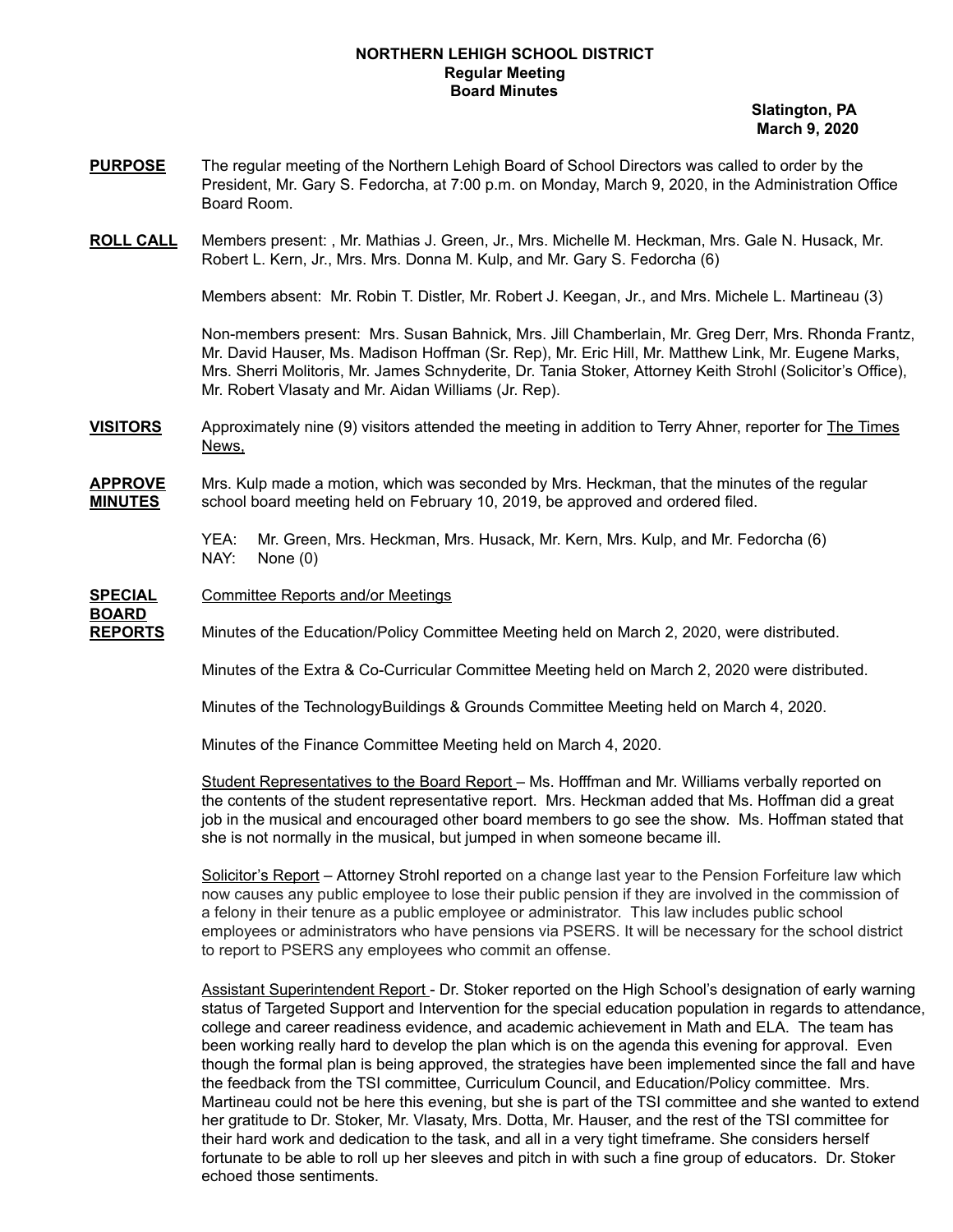# **REPORTS**

**SPECIAL** Dr. Stoker reported that the Wellness Committee met last Monday during the Education/Policy **BOARD** Committee meeting. This is mandated annually as well as reviewing the wellness policy.

**(cont.)** Superintendent's Report - Mr. Link reported that there are no confirmed or suspected cases of the coronavirus within the district from students or staff and as of today, we have no knowledge of our students and staff having been exposed to the virus. We continue to follow the guidance from the PA Department of Health and CDC, much of which you are seeing in the media. These guidelines include: avoid close contact with people who are sick; avoid touching your eyes, nose and mouth; stay home when you are sick; cover your cough or sneeze with a tissue; clean and disinfect frequently touched objects and surfaces; and follow the CDC guidelines for using a facemask. The CDC does not recommend that people who are well wear a facemask but should be worn for people who show signs of the disease to help prevent the spread of the disease to others. Wash your hands with soap and water often for 20 seconds, especially after going to the bathroom, before eating, blowing your nose, or sneezing. If soap and water is not readily available, use alcohol based hand sanitizer with at least 60% alcohol. At Northern Lehigh, we have increased the cleaning of high touch areas throughout the district; we have posted literature around the buildings on how to prevent the spread of the virus and germs in general; we have installed additional hand cleaning stations in each building; the Technology department disinfects desktop keyboards daily, and administratively and with the school nurses, have reviewed and updated our pandemic illness response protocol checklist. We monitor this daily and Mr. Link speaks almost daily with area superintendents to discuss guidance by PDE and the CDC.

Mr. Link reported that the next board meeting will be on Tuesday, April 14, 2020.

Mr. Fedorcha reported that an executive session was held prior to tonight's meeting to discuss personnel issues.

- **PERSONNEL** Mrs. Heckman made a motion, which was seconded by Mr. Kern, that the Board of Education approves the following personnel items:
- Resignation/ With regret, accept the retirement resignation of Michelle Gass from her position as Health & Physical Retirement Education Teacher at the Middle School and Slatington Elementary School, effective the last day of the M. Gass 2019-2020 school year. Mrs. Gass will be retiring from the Northern Lehigh School District after 29 years of service.
- Appointment Christopher McCarty\* Non-Instruct- Assignment: High School Cafeteria Monitor ional Salary: \$11.48 Per Hour; 4 Hours per day; 5 Days per Week/up to 180 Student Days per year Effective: TBD pending verification of missing personnel file items **\*60 Working Day Probationary Period \*Pending Verification of Missing Personnel File Items**
- Game Workers Motion to appoint the following list of people as Game Workers for the 2019-2020 school year. 2019-2020 workers consist of ticket sellers and takers, game announcers, scoreboard operators, timers, field judges and scorekeepers. Rate of pay is consistent with the rates approved on the 2019-2020 Supplemental Personnel Salary Schedule:

Theresa Cinicola Scott Snyder Derrick Reinert

Brandywine Motion to approve the following bus driver from Brandywine Transportation to transport Northern Transportation Lehigh School District students for the 2019-2020 school year: Bus Drivers

Bruce Zimmerman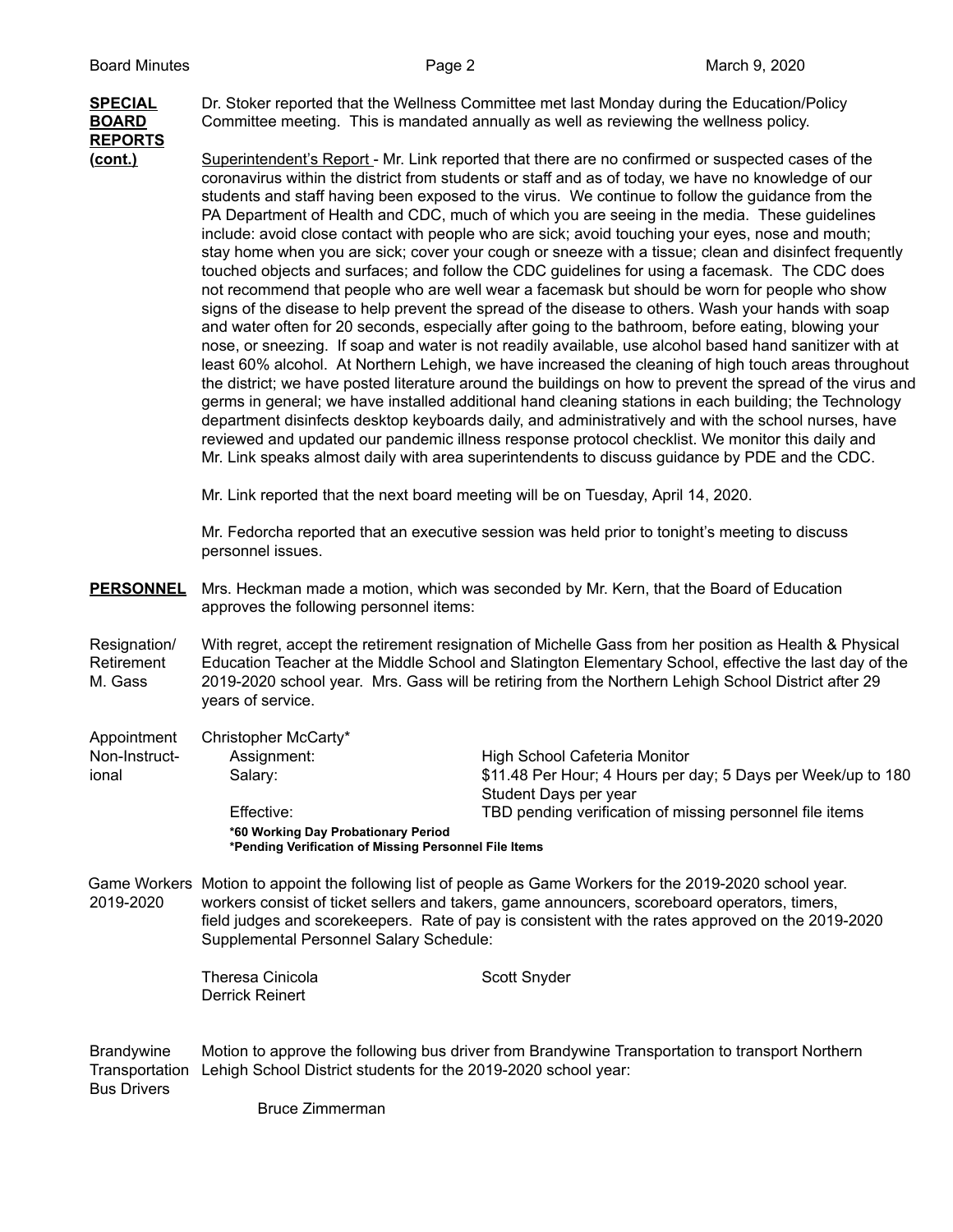### **PERSONNEL**

**(cont)**

Custodian

Substitute Motion to approve the appointment of the following individual as substitute custodian for the Non-Instruct- 2019-2020 school year at the 2019-2020 substitute rate as approved on the Supplemental ional Personnel Salary Schedule:

> Sara Duncan\* **\*Pending Verification of Missing Personnel File Items**

Substitute Motion to approve the appointment of the following individual as substitute paraprofessional for the Non-Instruct- 2019-2020 school year at the 2019-2020 substitute rate as approved on the Supplemental ional Personnel Salary Schedule:

## Paraprofessional

Sara Duncan\* **\*Pending Verification of Missing Personnel File Items**

YEA: Mr. Green, Mrs. Heckman, Mrs. Husack, Mr. Kern, Mrs. Kulp, and Mr. Fedorcha (6) NAY: None (0)

Mr. Link reported that Mrs. Gass, known better as Mrs. Raber, will be retiring from the district with almost thirty (30) years of service. Mrs. Raber spent six (6) years with Parkland School District and four (4) years with Northern Potter School District. She is going to miss her colleagues, support staff and administration who have been her friends and who have helped support her career. Mrs. Raber has been part of the Strategic planning, Student Assistance Program, After the Bell reading program, Strengthening Families Evening Program, evening Gym shows, All-Star Health Curriculum to prevent bad choices for teens, track meet worker, mostly to watch her former students compete, spent thirty (30) years directing the Middle School Intramurals, planned and participated in the early years of the Running of the Dawgs, helped eight (8) student teachers, she has had the privilege of teaching her son, who is 40 years old, her daughter, who is 37 years old, and her grandsons in sixth and seventh grade. She is going to concentrate on helping to finish the Northern Lehigh Community Center, traveling, and watching her five (5) grandchildren in their sporting activities. Mr. Link stated that Mrs. Raber is an amazing educator and a more remarkable person, and what she has done for the school district and community, is nothing short of amazing. If you see Mrs. Raber, please congratulate her on her retirement.

**POLICY** Mr.Green motion, which was seconded by Mr. Kern, that the Board of Education approves the following policy items:

Board Policy Approve school board policy #623 – Finances – Credit Cards, as presented after first reading.

First Reading

- Board Policy Approve school board policy #209 Pupils Health Examinations/Screenings, as presented after Second second reading.
- Reading Approve school board policy #913 – Community – Nonschool Organizations/Groups/Individuals, as presented after second reading.
- Non-Resident Approve the request of a parent of a senior student #2090245 at the High School, who is moving out Student of the district, to allow their student to finish the 2019-2020 school year in the Northern Lehigh School District in accordance with student policy #202.

Approve the request of a parent of a second grade student #3090135 at Peters Elementary School, who is moving out of the district, to allow their student to finish the 2019-2020 school year in the Northern Lehigh School District Bulldog Academy in accordance with student policy #202.

YEA: Mr. Green, Mrs. Heckman, Mrs. Husack, Mr. Kern, Mrs. Kulp, and Mr. Fedorcha (6) NAY: None (0)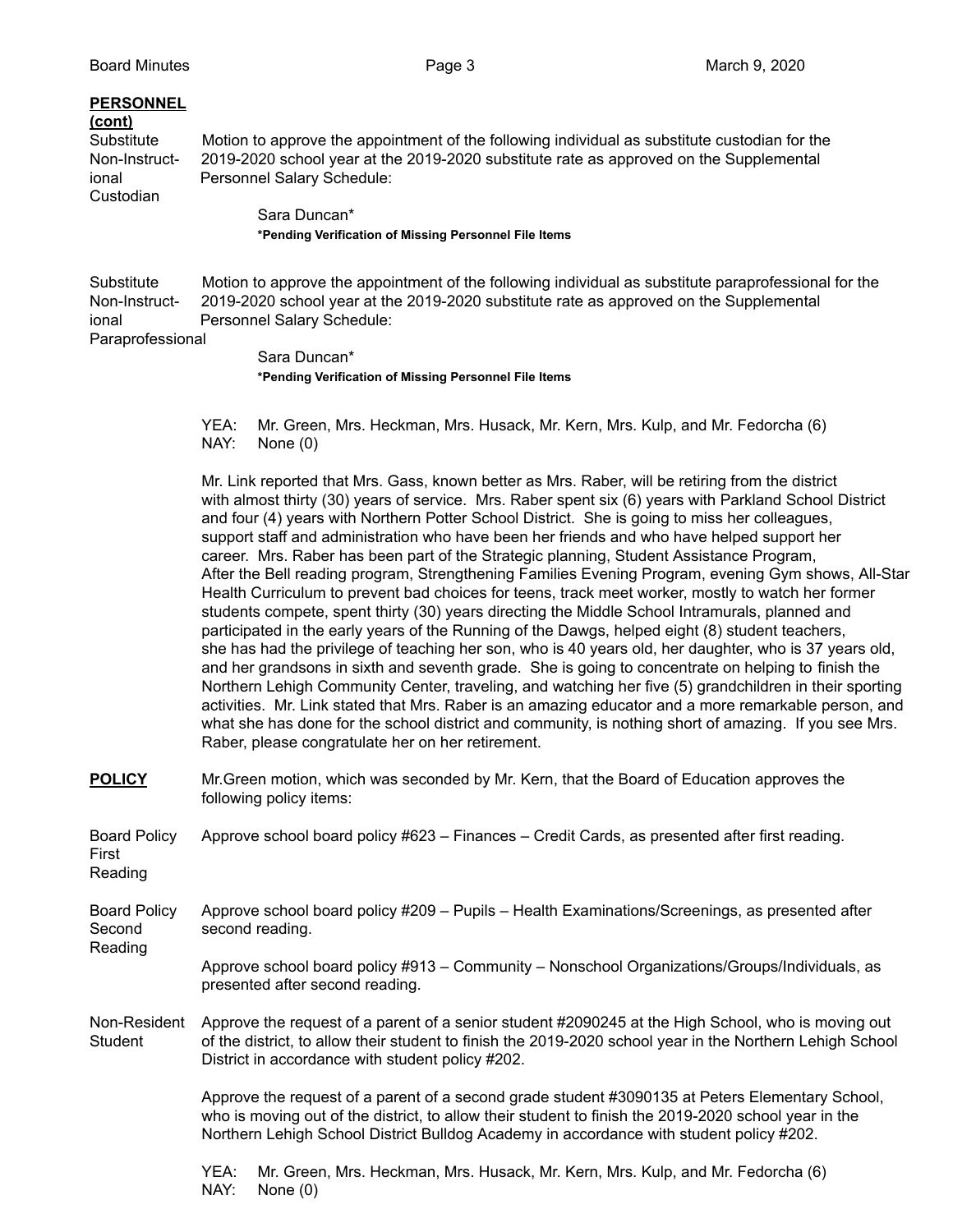# **CONFEREN-** Mrs. Husack made a motion, which was seconded by Mrs. Heckman, that the Board of Education **CES** approve the following conference:

Jill Chamberlain - PDE 2020 Data Summit - March 16-17, 2020 - Hershey Lodge - Hershey, PA - Registration: \$375.00 - Travel: \$82.80 - Total Approximate Cost: \$457.80 - Funding: Assistant Superintendent Professional Development Budget.

YEA: Mr. Green, Mrs. Heckman, Mrs. Husack, Mr. Kern, Mrs. Kulp, and Mr. Fedorcha (6) NAY: None (0)

**CURRIC-** Mrs. Kulp made a motion, which was seconded by Mrs. Husack, that the Board of Education **ULUM AND** approves the following curriculum and instruction item:

#### **INSTRUC-TION**

CLIU #21 Approve to adopt the Carbon Lehigh Intermediate Unit's Notice of Adoption of Policies, Notice of Procedures and Use of Funds by School District for submission with the 2020-2021 IDEA B, Adoption of Section 611 project application, as presented.

Policies, Procedures & Use of Funds

CLIU Special Approve to authorize the Superintendent to execute an agreement between the Northern Lehigh Education Lehigh School District and the Carbon Lehigh Intermediate Unit #21 to provide special education Services services for the 2020-2021 school year.

Agreement 2020-2021

2020-2021 Approve the 2020-2021 Northern Lehigh School District Calendar, allowing administration to post School the calendar upon receipt of the CLIU new teacher instruction days. Calendar

OLSDH Approve the resolution to identify Official Local School District Holidays (OLSDH) in accordance Official Local with PA School Code Section 1502. School District

Holidays

Targeted Sup- Approve the Targeted Support and Improvement (TSI) Plan for the 2019-2020 school year, as port & Improve- presented. ment Plan

YEA: Mr. Green, Mrs. Heckman, Mrs. Husack, Mr. Kern, Mrs. Kulp, and Mr. Fedorcha (6) NAY: None (0)

NEW Mr. Green made a motion, which was seconded by Mr. Kern, that the Board of Education approves **BUSINESS** the following New Business Items:

Drum Corps Per the recommendation of the Buildings & Grounds committee, approve to allow Drum Corps International International to utilize the High School, Fields, Field House, and Stadium Complex, on Thursday, Use of July 30, Friday, July 31, and departing the afternoon of Saturday, August 1, 2020, for practice and Facilities and the preparation of the world champion Santa Clara Vanguard for their competition in Allentown the evening of August 1, 2020. Their rehearsal in Bulldog Stadium is open to the local community at no cost to spectators.

PT SPO - Full Motion to make the Part-time School Police Officer position a Full-time position to be funded through Time Position the Title IV, PCCD Meritorious, and PCCD Competitive grants.

> YEA: Mr. Green, Mrs. Heckman, Mrs. Husack, Mr. Kern, Mrs. Kulp, and Mr. Fedorcha (6) NAY: None (0)

Mr. Fedorcha introduced Matthew Houser, who will begin full time as a school police officer with the district. He is doing a great job and we welcome him. Mr. Link congratulated Mr. Houser as well.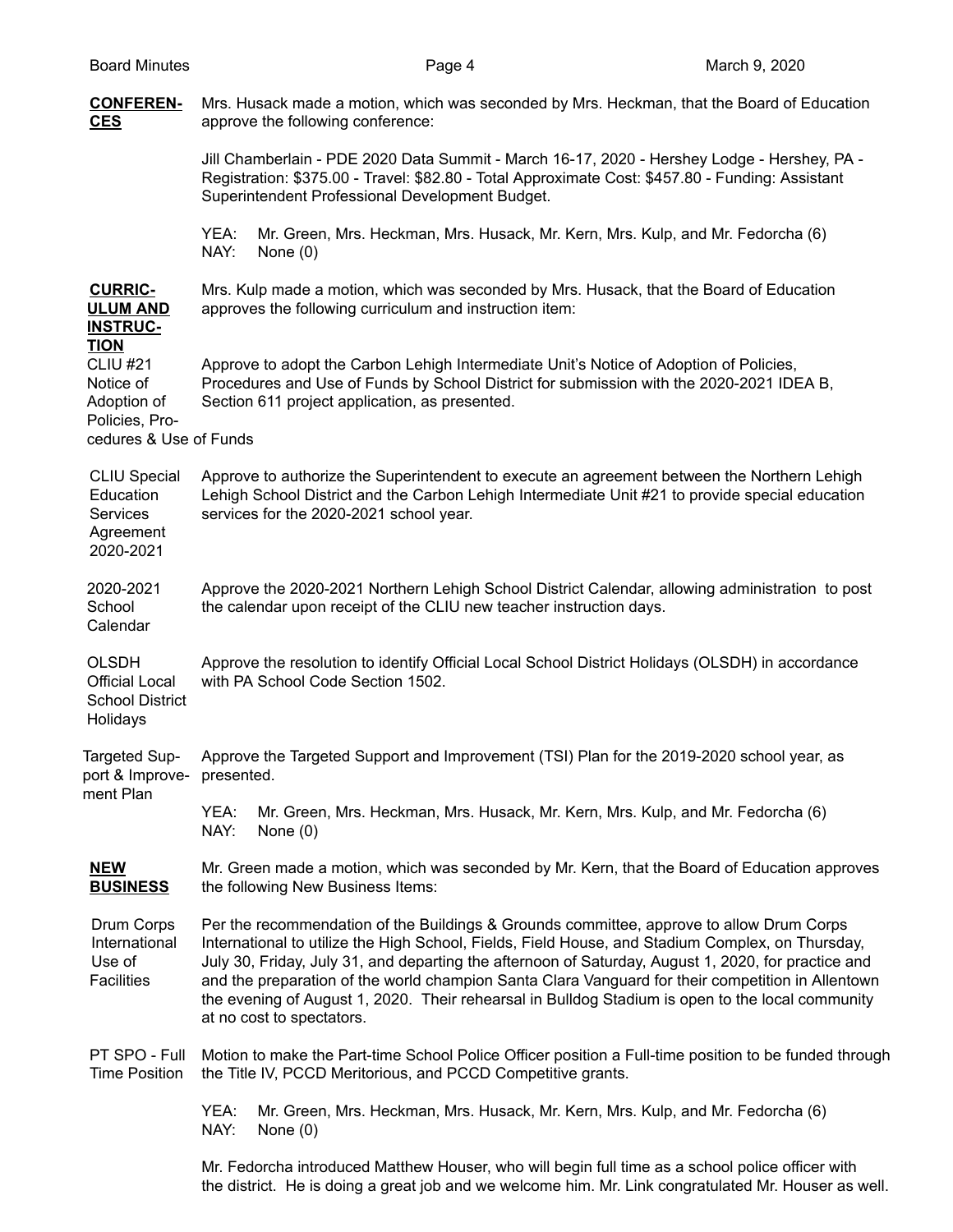| <b>FINANCIAL</b>                                                                   | Mrs. Kulp made a motion, which was seconded by Mrs. Heckman, that the Board of Education<br>approves the following financial items:                                                                                                                                                                                                                                                                        |  |  |
|------------------------------------------------------------------------------------|------------------------------------------------------------------------------------------------------------------------------------------------------------------------------------------------------------------------------------------------------------------------------------------------------------------------------------------------------------------------------------------------------------|--|--|
| Financial<br>Reports                                                               | Approve the Following Financial Reports:<br>General Fund Account month of February, 2020<br>NLHS Scholarship Account month of February, 2020<br>SE, PE, NLMS & NLHS Student Activities/Clubs Account month of February, 2020<br>Capital Construction Fund month of February, 2020<br>Cafeteria Fund month of February, 2020                                                                                |  |  |
| List of<br><b>Bills</b>                                                            | Approve the Following List of Bills:<br>General Fund months of February & March, 2020<br>Cafeteria Fund months of February & March, 2020<br>Capital Construction Fund month of February, 2020                                                                                                                                                                                                              |  |  |
| <b>Budgetary</b><br><b>Transfers</b>                                               | Approve budgetary transfers for the 2019-2020 school year, as presented.                                                                                                                                                                                                                                                                                                                                   |  |  |
| Summer<br><b>Help 2020</b>                                                         | Approve to allow administration to advertise and hire six (6) summer workers and one (1) supervisor.<br>The rate for summer workers will not exceed \$10.00 per hour and the rate for the supervisor will not<br>exceed \$15.00 per hour.                                                                                                                                                                  |  |  |
| Deputy Tax<br>Collector<br>Slatington                                              | Approve and appoint the following individual as required by House Bill 1590, deputy tax collector be<br>appointed in the event the tax collector becomes incapacitated.                                                                                                                                                                                                                                    |  |  |
|                                                                                    | <b>BOROUGH OF SLATINGTON:</b><br><b>Kimberly Hankee</b>                                                                                                                                                                                                                                                                                                                                                    |  |  |
| Acteon Soft-<br>ware Assur-<br>ance Agree-<br>ment May 27,<br>2020-June 30<br>2021 | Approve to allow administration to enter into an agreement with Acteon Networks, LLC, for software<br>assurance for NEC SV9100 phone system. The software assurance agreement covers software<br>releases, patches, and manufacturer technical support for our NEC SV9100 phone system from<br>May 27, 2020 to June 30, 2021, at a cost of \$1,104.90, to be paid from the 2019-2020 Technology<br>budget. |  |  |
| <b>CLIU Driver</b><br>Education<br>Agreement<br>2020-2021                          | Approve to authorize proper officials to ratify a contractual agreement between the Northern Lehigh<br>School District and the Carbon Lehigh Intermediate Unit #21 to continue the Student Driver Education<br>Program at no cost to the district effective July 1, 2020 through June 30, 2021.                                                                                                            |  |  |
| Gorman &<br>Associates<br>$(2020 - 2022)$                                          | Approve to enter into an agreement with Gorman & Associates, for auditing services for the years<br>ending June 30, 2020, 2021, and 2022.                                                                                                                                                                                                                                                                  |  |  |
| CSIU e-<br>Service<br>Rates                                                        | Authorize administration to sign the CSIU eService Rates contract for Accounting, Payroll and<br>Personnel software services for the 2020-2021 school year.                                                                                                                                                                                                                                                |  |  |
| Middle School<br>Cheerleading<br>Pilot Program<br>2020-2021                        | Per the recommendation of the Extra and Co-Curricular Committee, approve the one year pilot<br>program of a Middle School Cheerleading team to begin during the 2020-2021 school year. The<br>cost for this program in the 2020-2021 school year will be \$500.00, for start-up expenses. The<br>program will be run by volunteer coaches.                                                                 |  |  |